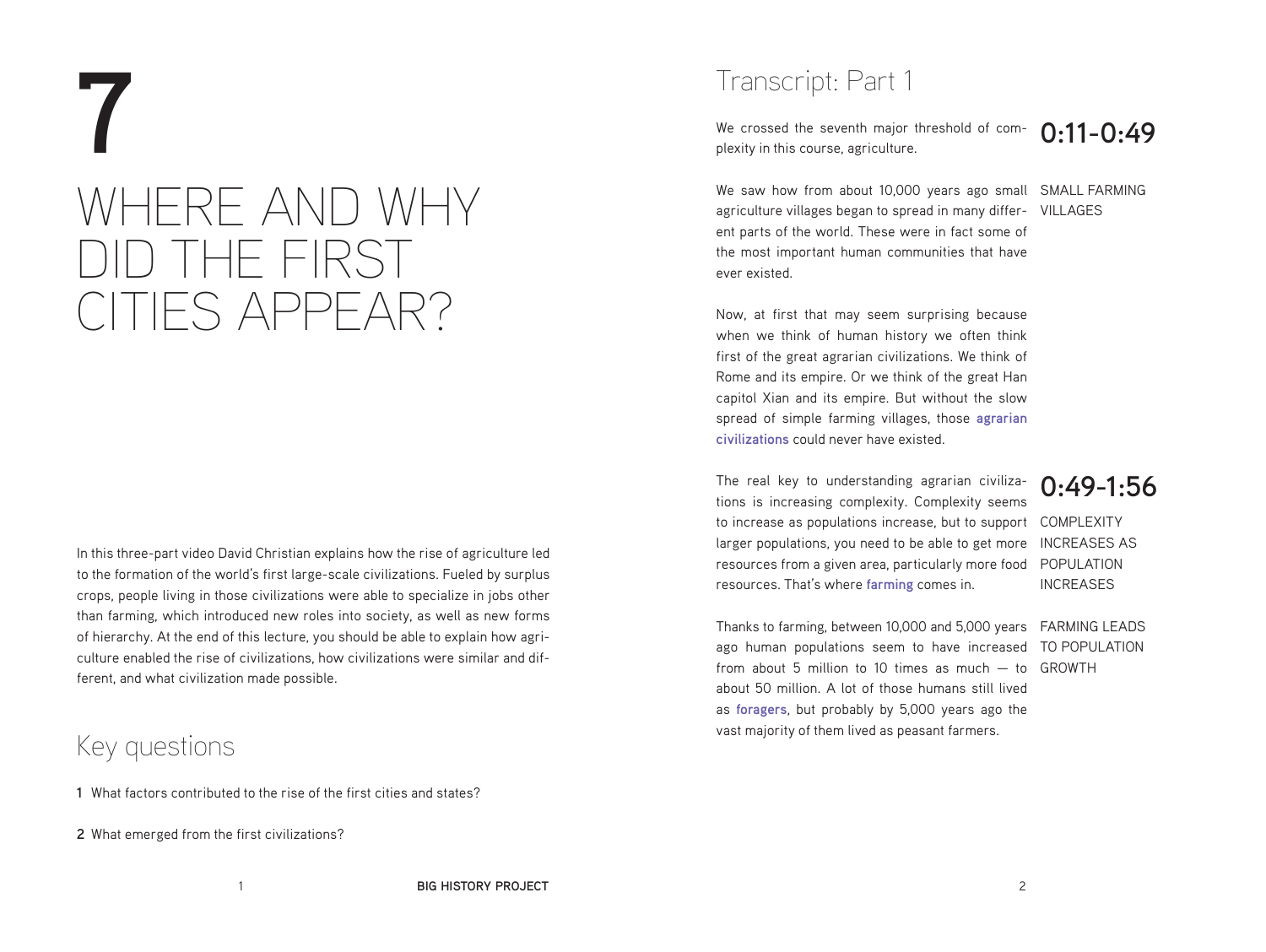Now, within each agrarian area, villages began to bud off, both within the core regions and at their edges. So villages began to spread. At the same time farmers began to develop new and more productive ways of farming. They began to farm areas they couldn't farm before. They developed new crops and they began to develop new and more productive technologies of farming.

### **1:56-3:01**

DOMESTICATING **domestic animals**. Instead of just using them for ANIMALS = AN ENERGY their meat or skin, which you can only do when you REVOLUTION slaughter them, they began to use them for prod-From about 6,000 years ago, some communities began to find more productive ways of using their ucts they develop while they're still alive, such as their fur or their milk or their draft power. Now, that was a real **energy revolution**. A human can deliver perhaps 75 watts of power, but a horse or an ox can deliver almost 10 times as much.

> Using that power to pull plows, some communities began to farm lands that you couldn't possibly farm using just ordinary hand-held hoes. Using that power you could also carry goods in a way that was impossible just for human porters. Finally, these more productive ways of using animals made it possible for so-called pastoral nomads to settle the arid steppe lands of Eurasia traveling nomadically with their herds of livestock.

not enough rainfall. If those areas have fertile soils, IRRIGATION But an even more productive innovation was **irrigation**. Irrigation is used to farm areas where there's which a lot of them do, then you can get huge crops through irrigation, particularly if you introduce large-scale, sophisticated irrigation systems with canals and ditches that require a lot of organization.

### **3:01-3:28**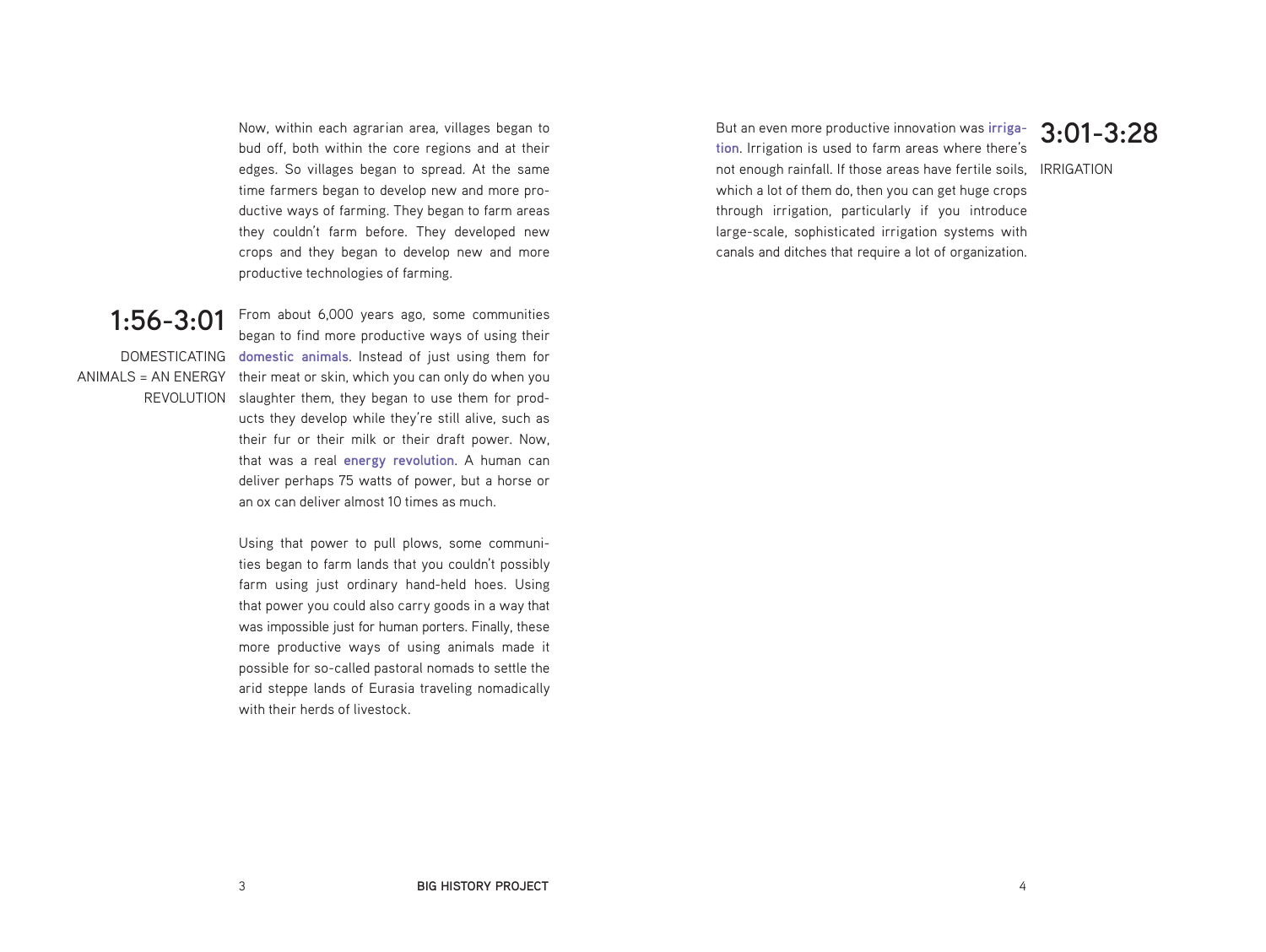### Transcript: Part 2

- **3:32-4:08** As farming technologies became more complex<br> **3:32-4:08** and more productive they eventually allowed the and more productive, they eventually allowed the creation of larger, more populous, and more complex societies. The societies we call agrarian civilizations.
	- MESOPOTAMIA This transition seems to have happened first in

& THE NILE **Mesopotamia**, in the lands south of the Fertile RIVER VALLEY Crescent. Also at about the same time along the **Nile Valley**. In these regions as villages spread and farming became more productive, eventually there appeared the first really large villages and then towns and cities.

### **4:08-5:05**

In the lands between the great rivers, the Tigris and Euphrates in Mesopotamia, irrigation systems emerged that produced huge crops and supported large populations.

SUMER: called **Sumer**, the first real cities. These had popula-POPULATION 50,000 tions up to 50,000 people. They had wall gardens. And then from about 5,000 years ago, there appeared in the south of Mesopotamia, in the region They had fortifications around them. They had temples, they had palaces, and they had complex irrigation systems. We even have a map of one of them, Nippur. That map was carved in clay about 3,500 years ago.

of cities seems to be the tiny surpluses that peas- FOOD SURPLUSES ant farmers produce, particularly as their farming  $=$  CITIES These are the most complex human societies that had ever existed so far. The real key to the creation became more productive.

**5:05-5:59** to appear. Potters and merchants and priests and SPECIALIZATION soldiers. Now, something happened that was a bit MEANS NOT like something that had happened already 500 or EVERYONE HAS 600 million years earlier with the appearance of TO FARM What this meant was that it was no longer necessary for everyone to be a farmer. **Specialists** began the first multicelled organisms.

Individuals got so dependent on each other that PEOPLE BECOME they began to need some sort of coordinating INTERDEPENDENT mechanism. So potters, for example, needed markets to sell their goods on. Soldiers needed governments that could hire their services. Merchants needed courts to settle disputes. Town dwellers and farmers needed someone to maintain the huge irrigations on which they depended. Everyone, frankly, needed someone to organize all these increasingly complex relationships.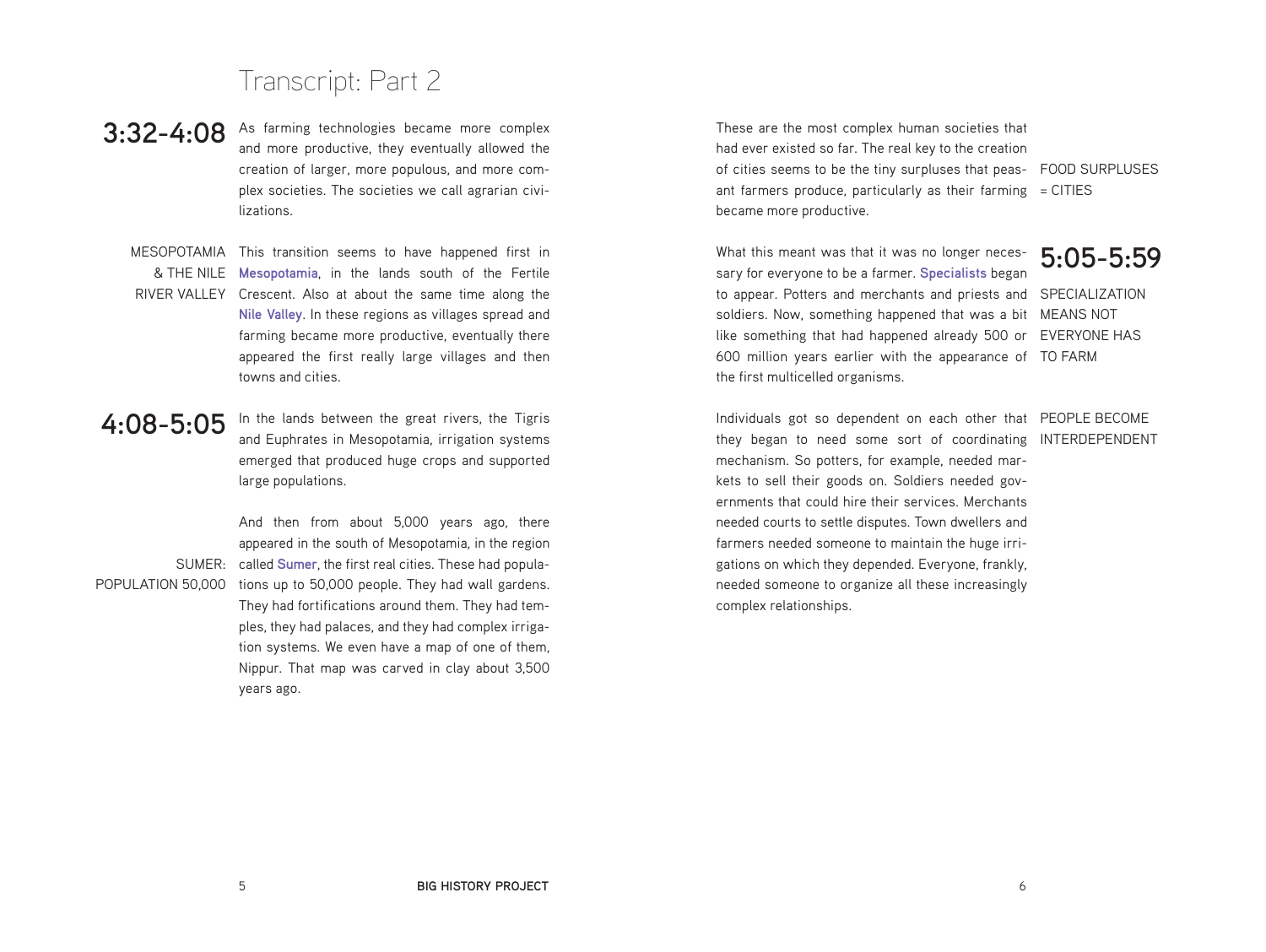

**5:59-6:35** As a result, in response to these needs, a class of GOVERNMENT and what they did is they began to take on the role EMERGES of coordinating society. In villages they were probpower brokers appeared. Most of these were men ably chosen by those they led who needed someone to do this job, but as power brokers became more powerful and had more resources, eventually they began to hire paid enforcers who could impose their will by force. Now, for the first time we have true states and true governments.

**6:35-7:18** We also have something else. There has appeared a new type of **food chain** within human society. Farmers extract resources from the environment; from the biosphere. But above them there's now a new layer of elite groups who extract resources

from the farmers by the threat of force.

SOCIAL So now societies have developed a whole **hierar-**HIERARCHY **chy**. At the top there's a small minority of people who are very rich and very powerful who extract resources from the vast majority of peasants, who may make up 90 percent of society. In addition, there's always, we find, a small class of menials or slaves at the very bottom of the heap.

### Transcript: Part 3

Agrarian civilizations appeared in many different 7:22-8:03 parts of the world. There were important differences between them.

They had different languages, different religious traditions, different artistic traditions, but they were also hugely important similarities.

All of them, for example, had big cities. Those cit- SIMILARITIES OF ies had what we call monumental architecture. AGRARIAN Temples, pyramids, palaces. They also had rulers. CIVILIZATIONS They had hierarchies. They had tax systems. They had armies. And supporting the whole thing was a large population of peasants, most of whom lived outside of the major cities.

Agrarian civilizations also had writing; all of them, and this is really important because it seems to have accelerated collective learning.

**8:03-8:59**

Writing probably originated as a system of account- WRITING ing as those elites and power brokers who were accumulating more and more resources tried to keep track of their resources. But eventually the symbols used for accounting could be used to convey all the nuances of everyday languages and generate literatures and history — proper writing.